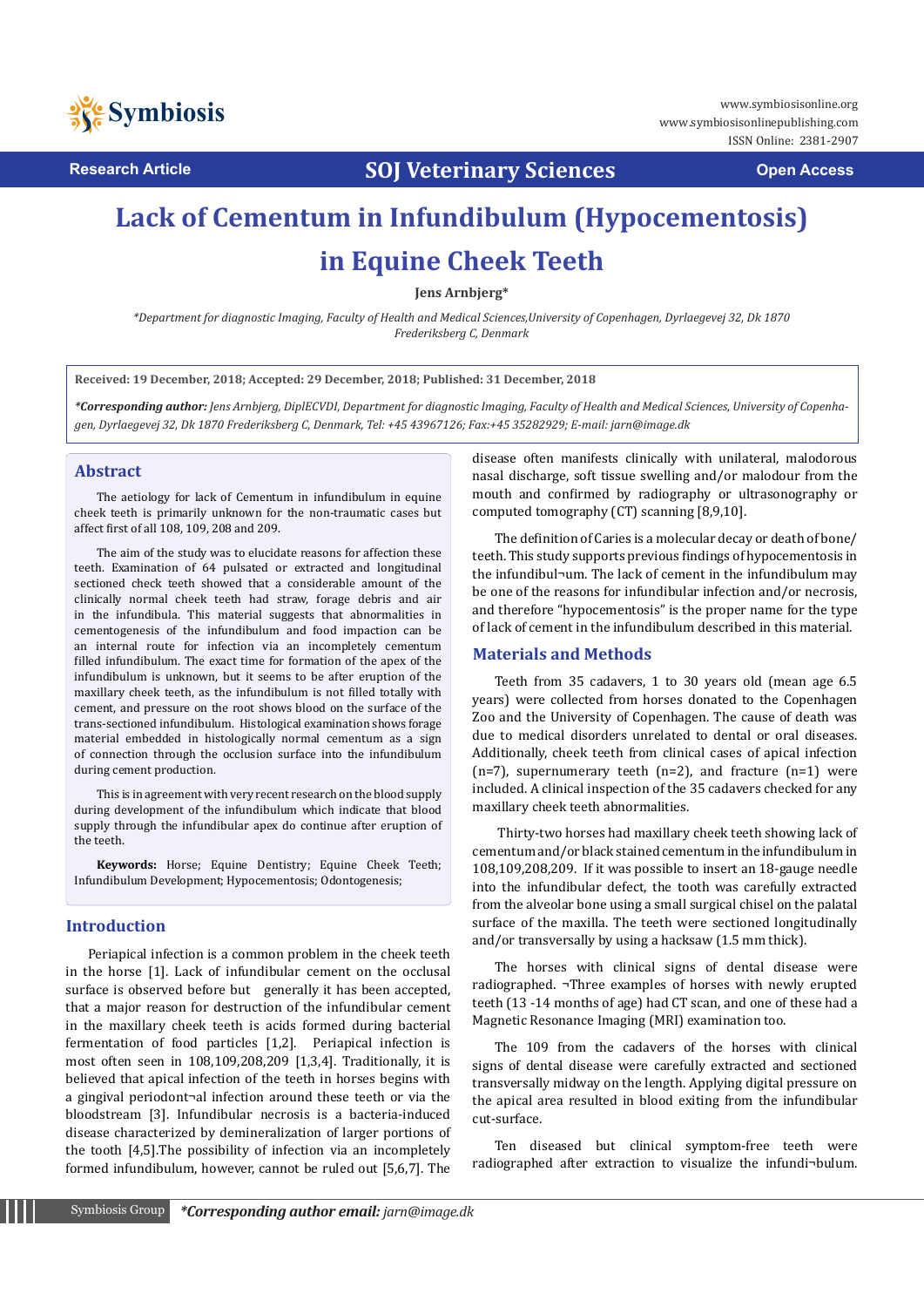## *Lack of Cementum in Infundibulum (Hypocementosis) in Equine Cheek Teeth*

Specimens from 5 teeth (109, 209 from horses > 5 years of age) were prepared and decalcified before cutting and staining with haematoxylin and eosin (H&E) for histopathology. The Faculty of Odontology, Dept. for Oral Pathology and Medicine, University of Copenhagen performed the histopathological examinations (Jesper Reibel, prof., Dr. odont).

### **Results**

In cases of clinical infection in the pulp area, the pulp showed dramatic changes in the extracted and sagittal sectioned teeth. Foreign bodies, including recognisable fibrous forage material appeared in the central channel of the infundibulum, extending even to the apex (Figure 1). The diameter of the channel "I" was broader at the apex compared to the occlusal area. In the apex, some reddish staining of the cementum was observed.

In the horses clinically imaged, reactive periapical bone was observed on radiographs, and sinusitis could be seen on radiographs as a sequela to the apical infection.

In the rest of the teeth an irregular open central channel were very often found in the infundibular cementum on the occlusal view - with the surrounding cement being stained black. When longitudinal sectioned, the opening could be followed into the former central vascular channel. This channel was often filled with straw/forage and/or geosedimen¬t and air along an irregular central channel (Figure1,2,3). The opening varied in size, sometimes being quite narrow (1 - 2 mm) and sometimes being very broad (4-6 mm) (Figure 1,4). Often, it could be followed along the teeth towards the apex of the infundibulum - sometimes ending in a diverticulum (6 -7 mm in diameter) and occasional¬ly with reddish staining of the surrounding cement (Figure 3).



Figure 1: (109) after pulsated and sectioned longitudinally from a 5-year-old horse with apical infection and sinusitis, showed typical changes on radiograph. A relatively broad infundibular channel extending from the occlusal surface containing forage and air. Toward the apex the channel (I) becomes very wide in diameter, and the surrounding cement is yellow/ reddish coloured. When the tooth was repulsed, the apex of the tooth was partly destroyed. The presence of reddish coloured cement could indicate inflammation of the pulp.



**Figure 2:** (109) after extraction and longitudinally sectioned from a 5-year-old horse without clinical dental signs. A thin infundibular channel from the occlusal surface extends towards the apex where it ends in a large irregular opening (I). The channel and the opening are filled with green coloured food and straw.





In the partly erupted 109 teeth of 3 different foals the central channel had a diameter of up to 8 mm. It was filled with highly vascularized connective tissue (Figure 5) producing cement to fill out the infundibular lumen. Hypodermic needles could be pressed into some of the infundibula of 108 and 107 indicating lack of cement filling in these infundibula.

On radiographic and CT or MRI imaging, the partly air-filled infundibulum could be followed to its apex in newly erupted teeth, showing an air/forage filled infundibular apex-cavity next to the root area (Figure 6).

**Citation:** Arnbjerg J (2018) Lack of Cementum in Infundibulum (Hypocementosis) in Equine Cheek Teeth. SOJ Vet Sci 4(3): 1-6. Page 2 of 6 DOI:10.15226/2381-2907/4/3/00163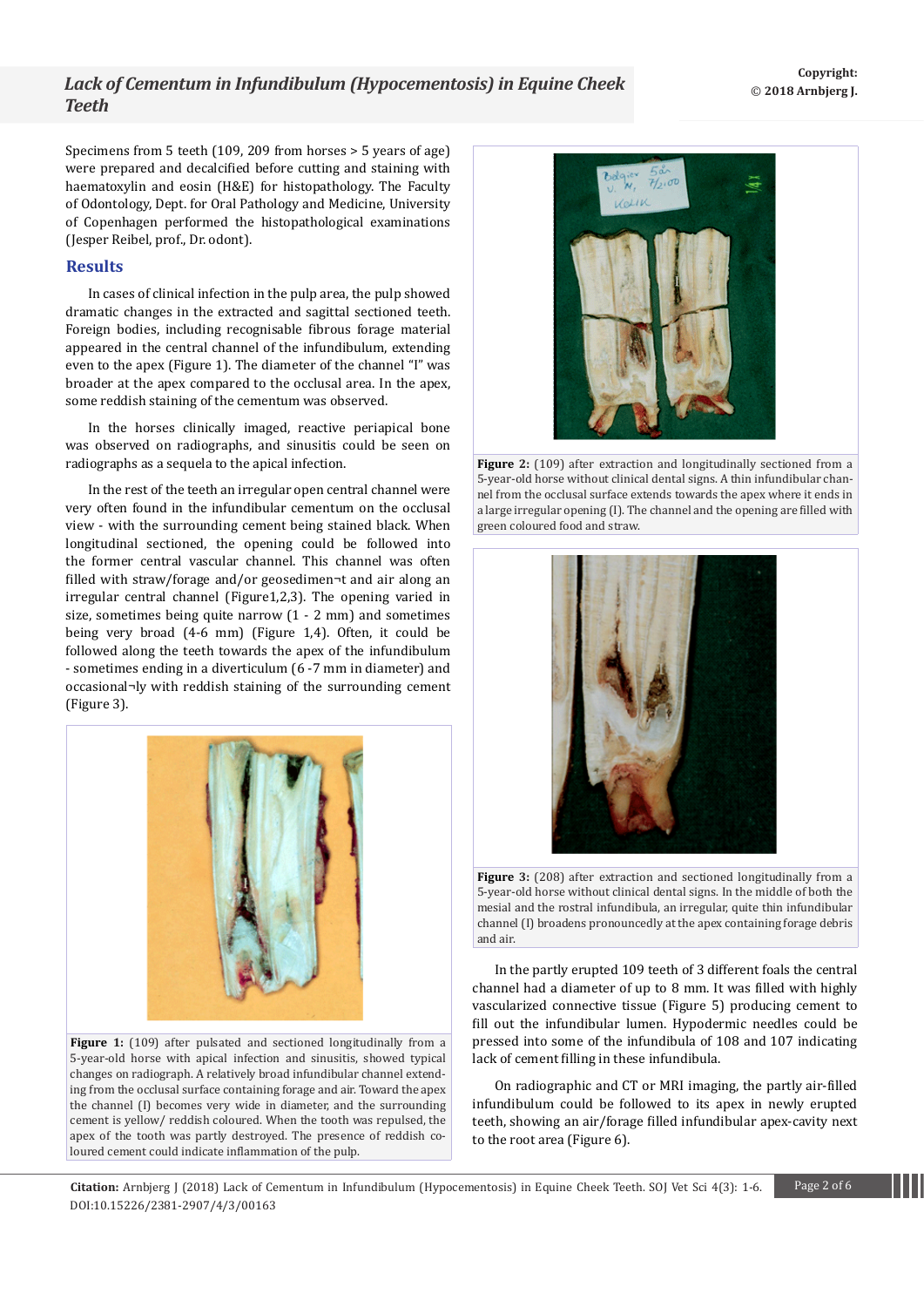# *Lack of Cementum in Infundibulum (Hypocementosis) in Equine Cheek Teeth*

The extracted, partly erupted 109 and 209 teeth of these young foals (Figure 5) were cross-sectioned and blood could extrude from the transacted surface, when pressure was applied to the apical end of the teeth (Figure 7,8).

Histological examination supported the macroscopic anatomical findings and in many cases the presence of foreign bodies embedded in the cement (Figure 9), bacteria (Figure 10), and lack of cementum could be found.

The histopathological examination revealed foreign body material not only in the centre of the hypoplastic cementum of the infundibular "vascular" channel, but also inside the cementumfilled portions of the infundibulum (Figure 9). The cementum as such was normal in structure and there were no signs of caries at the cement surface of the pieces examined.



**Figure 4:** (109) after extraction and longitudinally sectioned from an 8-year-old horse without clinical dental signs. There is a broader, but not very deep opening in both infundibulae (I) at the occlusal surface. The defects are filled with straw and food remnants. This is a typical case of infundibular caries.



**Figure 5:** Occlusal surface of left maxillary cheek teeth-arcade of a 13- month-old colt without any clinical signs of dental diseases. (109) marked "M1" is the partly erupted. The inserted needles illustrate the soft openings of the infundibulae at the occlusion surface of 107, 108, 109.



**Figure 6:** CT image of a newly erupted cheek tooth (109) in a horse where an open apical infundibulum is visualized (white arrow) as well as a narrow pulp (black arrow). The horse has a big mass-effecting soft tissue in the nasal cavity unrelated to the teeth. There is air in the infundibular apex in 209 (green arrow).



**Figure 7:** The extracted tooth (109) from Figure 5 was transversely sectioned in its mid region. Two infundibular channels (white arrows) are visible on the cut - surface, and the five pulp-channels are the reddish areas



**Figure 8:** TA finger (thick arrow) is pressing upon the root area of the same tooth as in Figure 7, and now blood is more clearly shown in the blood-filled infundibula (thin arrow) than in Figure 7. This picture indicates that the infundibular apex has not mineralized and that there be some blood supply from the original root area through the infundibular apex.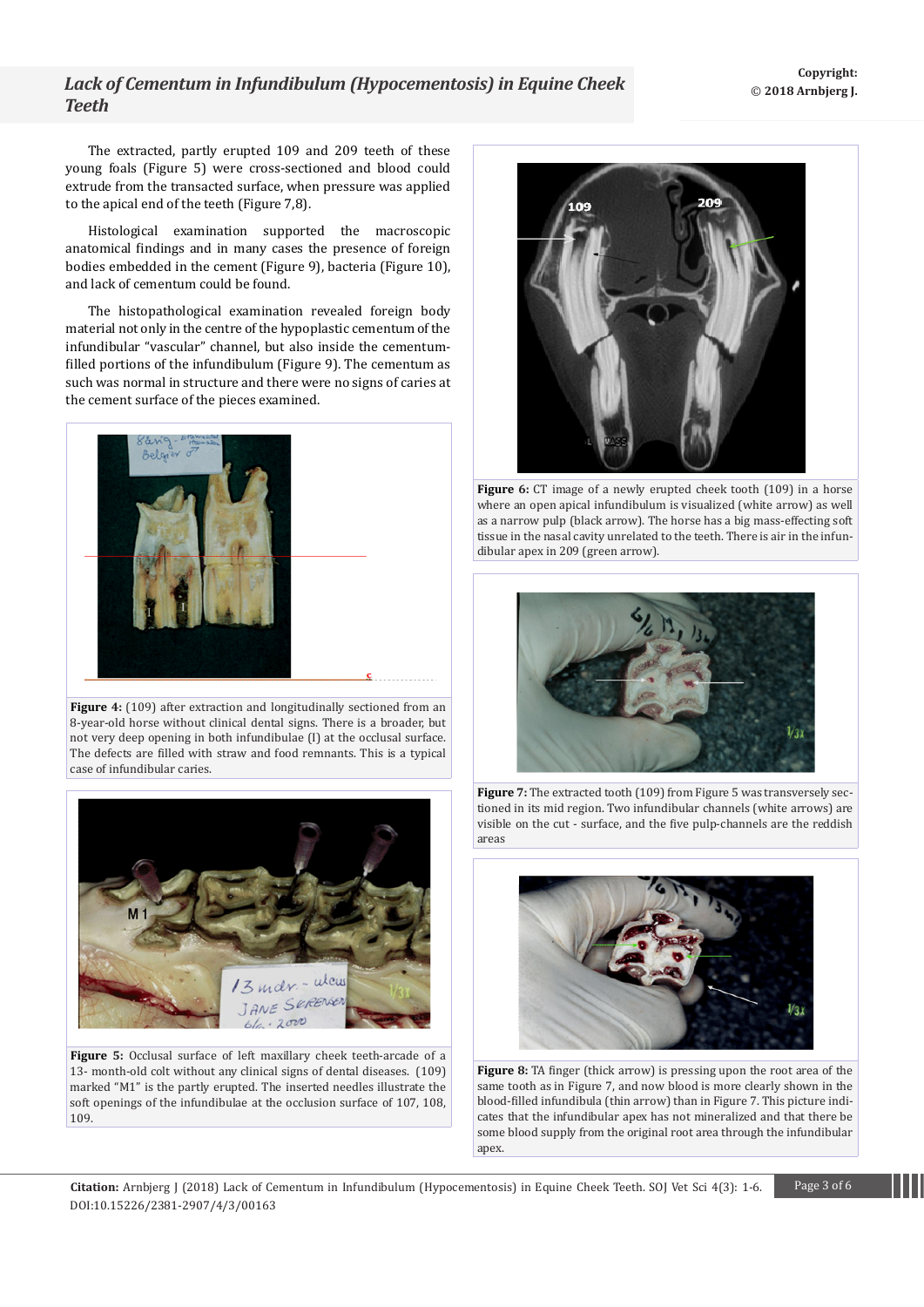

**Figure 9:** Histomicrograph of a stained decalcified section of the apical part of the infundibular cement from Figure 1. The small remnant of the infundibular channel is seen (white circle) and more perpendicular straw-enclosed in the cement (black circle). The cementum is regular and normal in structure. Stained Haematoxylin and Eosin (H&E).



**Figure 10:** Higher magnification of Figure 9. Straw embedded in the cement (squared boxes) and areas with bacteria (round boxes) are present in the otherwise normal infundibular cementum. Stained Haematoxylin and Eosin (H&E).

Table 1 shows the diameter of the longitudinal sectioned 108,208 and 109,209 teeth measured at the occlusal and the apical end of the infundibul¬um. Twenty percent of the 108/208 (12/62) had a diameter more than 4 mm without cement in the infundibul-um. Only 13 percent (8/64) of 109/209 had a diameter of the hypocementosis infundibulum greater than 4 mm. Two-thirds of all 108/208 teeth had not fully developed cement in the infundibul¬um and half of the 109/209 teeth had lack of cement at the apical end of infundibulum.

**Table 1:**The size of the infundibular diameter in maxillary cheek teeth 108/208 and 109/209 from 32 horses (64 teeth all together) at the occlusal area (OA) and at the apical area (IA) (3 – 10 mm from the apex). Only 12 of all 108/208 had fully developed cement in their infundibulum (OA) and half of the 109/209 had lack of cementum at the apical end of infundibulum (IA).

| Infundibular channel<br>diameter (OA) | 108/208 | 109/209 |
|---------------------------------------|---------|---------|
| $\theta$                              | 12      | 14      |
| $< 2$ mm                              | 22      | 24      |
| $2 - 4$ mm                            | 18      | 14      |
| $> 4$ mm                              | 12      | 12      |
| Root area<br>Infundibulum (IA)        |         |         |
| $\Omega$                              | 28      | 32      |
| $< 2$ mm                              | 8       | 10      |
| $2 - 4$ mm                            | 16      | 14      |
| $> 4$ mm                              | 12      | 8       |

## **Discussion**

Kilic describes the ultrastructure of the teeth in the horse. A developmental assessment of the infundibulum in the cheek teeth is described in earlier studies, some using advanced imagingtechnique as CT and MRI [3,6,7,11]. An extensive description of the forage-remnants in the infundibulum is presented for the first time in this study. The aetiopathogenesis of both infundibular necrosis/caries and periapical lesions in the horse teeth remains unclear. However, cases with normal uninfected pulp may be a result of lack of cement in the infundibulum extending to the apex of the infundibulum [5,12]. Fractures of the teeth are also seen in connection with severe caries destruction of the infundibular cement and enamel. One study using CT showed infundibular hypocementosis in more than 70% of diseased cheek teeth [7]. These findings are in agreement with several other studies [6,13,14,15], but according to the present material, the aetiology appears to be more a question of lack of cement production, than acid destruction of the cementum. The infectious materiel is already present when the cement is produced, as bacteria and fibrous forage material is found embedded in the cementum – not only on the surface - as seen in the histological findings (figure 9).

The procedure of sectioning the teeth of 13-months old foals demonstrates that the infundibular cavity can be open at the developmental stage when the 109/209 begins to erupt and wear (Figure 5). When the eruption is completed, the nutrition to the secondary cement in the infundibulum from the dental channel via the occlusal aspect must cease in order to close the occlusion surface. If it does not cease, hypocementosis will appear. In another study, accessory blood supply to the infundibula were actually found [6].

Though it has been pointed out; that no more cement can be deposited in infundibulum following tooth eruption, this theory is probably not valid any longer. Figures 1, 2, 3 shows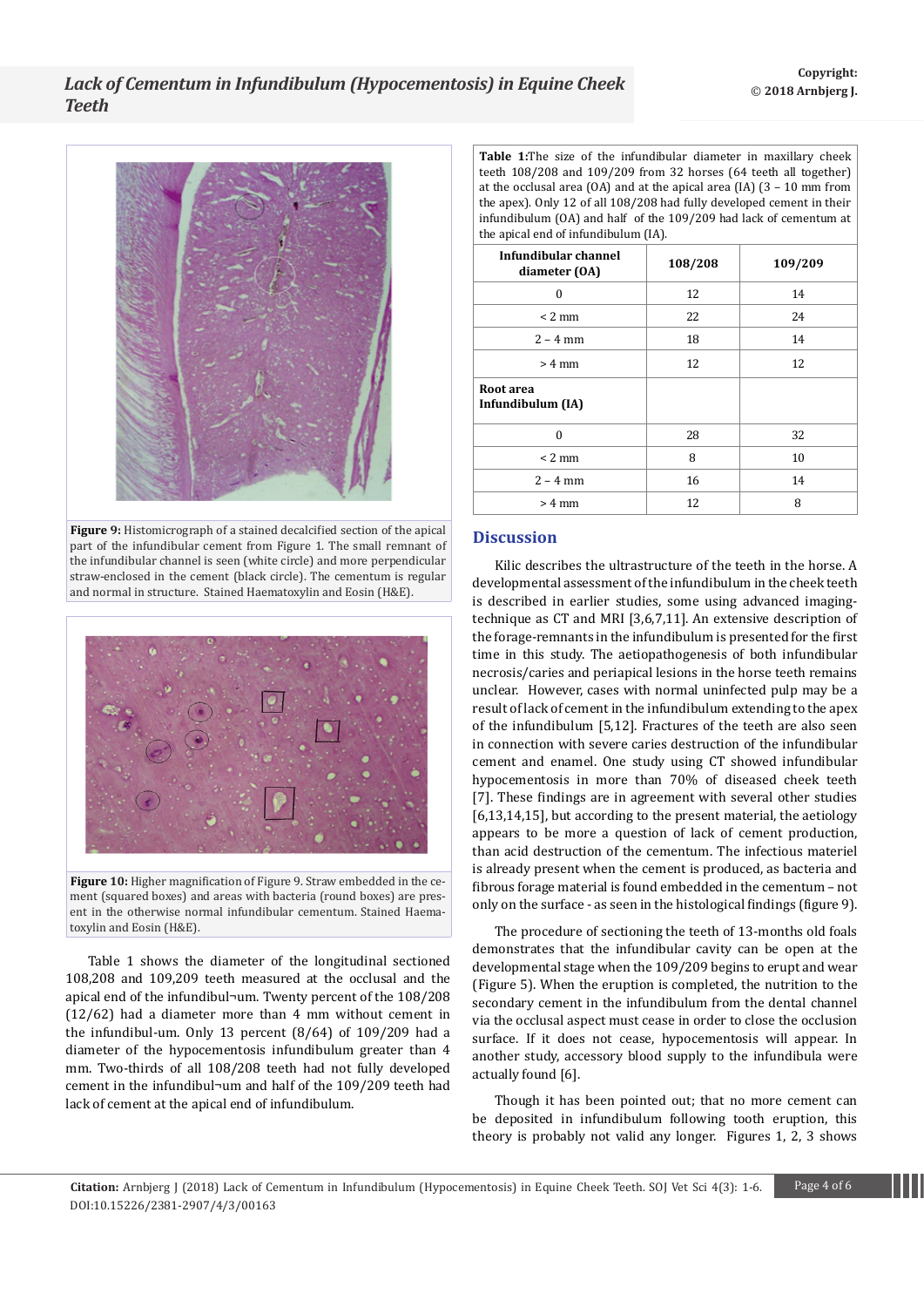that there sometimes may be some forage material in the apex of the infundibulum before the cementum fills up with cement. This theory supports the infundibulum development according to Dacre, who describe a possible remnant of the apical vascular channel [5,6,14]. The exact time for this closure of the infundibulum at the occlusal surface is not proven by the current study, but it seems to be after eruption of the cheek teeth in the 4 young foals in this material.

The histological findings have been confirmed in another study [11]. The old vessel channels contains grass-fibre, forage material, and some materials are embedded in the cement outside the central channel of the infundibulum (Figure 9,10). Therefore, there must have been an open central channel in the infundibulum as the forage material was present before and during the cement was formed.

Figures 1 and 2 shows a slim tract from the occlusal surface to the apex of one and two infundibulum in different teeth. This is not a typical caries cavity conformation as showed in figure 4 of an 8 years old horse.

A study [3] has shown that up to 80 % of older horses to some extent may be affected by caries/infundibular necrosis. The current material questions, if the aetiology of infundibular necrosis primarily is due to the effect of bacteria and acids resulting in formation of the eroded cavity. It seems that lack of cementum production in the infundibulum plays a more important role in younger horses. This theory could explain why so many of the relatively young horses, 4 - 6 year of age, suffer from infectious apical periodontitis around the roots of 108/208 and 109/209. The persistent open channel from the occlusal surface and long central channel reaches almost to the apex area (Figure 1-2-3). If bacteria and acids caused these channels, then the channels would not have been as narrow and long but rather forming a wider defect of the infundibular cavity [15]. This theory is supported also by the fact that no histological signs of caries decay was found (i.e. no plaque covered and plaque undermined cement in the infundibulae) with formation of slablike lesions and cementum disintegration [5,17]. The bacteria and forage is observed inside the normal structured cementum as seen in figure 9 in this study. The bacteria and acid theory is more reasonable when broader cavities in the occlusal surface are formed (Figure 4), and it could result in severe destruction and/or fracture of the cheek teeth. The extended destruction of the cementum and enamel is often seen in relation to peripheral dental caries in older horses and is also seen in the mandibular cheek teeth [12,18,19].

Treatment of infundibulum from the occlusion surface with composite as suggested [1] could be right. Though technically difficult, it may save the tooth and prevent further development of decay. This study confirms what has been described in cases of upper cheek teeth caries [9]. The findings are also similar to previous studies that found the infundibulum often air filled on CT [17].

The hypocementosis can be visualized on radiographs if a contrast study is performed on the emptied infundibular channels or better in CT or MRI scanning (Figure 9), as also described by other authors [13,17,18,20]. Similar descriptions as in this study in normal teeth and in cases with infundibular infections have been reported [9] too.

The theory about hypocementosis resulting in apical infection has also been mentioned before [18,20], and a case in a 5-year-old horse with straw filled infundibulum have been reported [19].

### **Conclusion**

This study shows that the development of the infundibulum in filling out the cavity with cement in the maxillary cheek teeth is not always completed at the time of eruption and often partly filled with forage debris and air. Therefore, the study supports the possibility that lack of sufficient cementum production before eruption can be the predisposing factor for developing infundibular necrosis.

Acid producing microorganisms and/or sugar containing food may destroy the cement and enamel in the infundibul¬um, resulting in infection and/or necrosis in the infundibulum and alveolar bone as a sequelae to the hypocementosis in equine developing cheek teeth.

#### **References**

- 1. [Dixon PM, Dacre I. A review of equine dental disorders. Vet J,](https://www.ncbi.nlm.nih.gov/pubmed/15727909)  [2005;169\(2\):165-187. doi: 10.1016/j.tvjl.2004.03.022](https://www.ncbi.nlm.nih.gov/pubmed/15727909)
- 2. [Kertesz P. A colour atlas of veterinary dentistry and oral surgery. Wolfe](https://onlinelibrary.wiley.com/doi/abs/10.1111/j.2042-3292.1993.tb01033.x)  [Publication. London. UK. 1993;5\(3\):174.](https://onlinelibrary.wiley.com/doi/abs/10.1111/j.2042-3292.1993.tb01033.x)
- 3. [Crabill MR, Schumacher J. Pathophysiology of Acquired Dental](https://www.sciencedirect.com/science/article/pii/S0749073917301992)  [Diseases of the Horse. In: Gaughan EM, DeBowes RM, ed. Dentistry. Vet](https://www.sciencedirect.com/science/article/pii/S0749073917301992)  [Clin North Am Equine Pract. 1998;14\(2\):291-298.](https://www.sciencedirect.com/science/article/pii/S0749073917301992)
- 4. Mueller POE, Lowder MQ. Dental Sepsis: In: Gaughan EM, DeBowes RM, ed. Dentistry. Vet Clin North Am Equine Pract. 1998;14: 349-298.
- 5. [Dacre I, Kempson S, Dixon PM. Pathological studies of cheek teeth](https://www.ncbi.nlm.nih.gov/pubmed/19022689)  [apical infections in the horse: 5. Aetiopathological findings in 57 apical](https://www.ncbi.nlm.nih.gov/pubmed/19022689)  [infected maxillary cheek teeth and histological and ultrastructural](https://www.ncbi.nlm.nih.gov/pubmed/19022689)  [findings. The Vet J. 2008;178\(3\):352-363. doi: 10.1016/j.](https://www.ncbi.nlm.nih.gov/pubmed/19022689) [tvjl.2008.09.024](https://www.ncbi.nlm.nih.gov/pubmed/19022689)
- 6. [Suske A, Poeschke A, Schrock P, Kirschner S, Brockmann M, Staszyka](https://www.sciencedirect.com/science/article/pii/S1090023315003202)  [C. Infundibula of equine maxillary cheek teeth. Part 1: Development,](https://www.sciencedirect.com/science/article/pii/S1090023315003202)  [blood supply and infundibular cementogenesis. Vet J. 2016;209:57-65.](https://www.sciencedirect.com/science/article/pii/S1090023315003202)
- 7. [Suske A, Poeschke A, Mueller P, Wobera S, Staszyka C. Infundibula of](https://www.sciencedirect.com/science/article/pii/S1090023315005171)  [equine maxillary cheek teeth. Part 2: Morphological variations and](https://www.sciencedirect.com/science/article/pii/S1090023315005171)  [pathological changes. Vet J. 2016;209:66-73.](https://www.sciencedirect.com/science/article/pii/S1090023315005171)
- 8. [Gayle JM, Redding R, Vacek JR, Bowman KF. Diagnosis and surgical](https://europepmc.org/abstract/med/10496139)  [treatment of periapical infection of the third mandibular molar in five](https://europepmc.org/abstract/med/10496139)  [horses. JAVMA. 1999;215\(6\):829-832.](https://europepmc.org/abstract/med/10496139)
- 9. [Veraa S, Klein W, Voorhout G. Computed Tomography of the upper](https://onlinelibrary.wiley.com/doi/abs/10.2746/042516409X452143)  [cheek teeth in the horses with infundibular changes and apical](https://onlinelibrary.wiley.com/doi/abs/10.2746/042516409X452143)  [infection. Equine vet J. 2009;41\(9\):872-876.](https://onlinelibrary.wiley.com/doi/abs/10.2746/042516409X452143)
- 10.[Windley Z, Weller R, Tremaine WH, Perkins JD. Two- and three](https://onlinelibrary.wiley.com/doi/abs/10.2746/042516409X390214)[dimensional computed tomografphic anatomy of the enamel,](https://onlinelibrary.wiley.com/doi/abs/10.2746/042516409X390214)